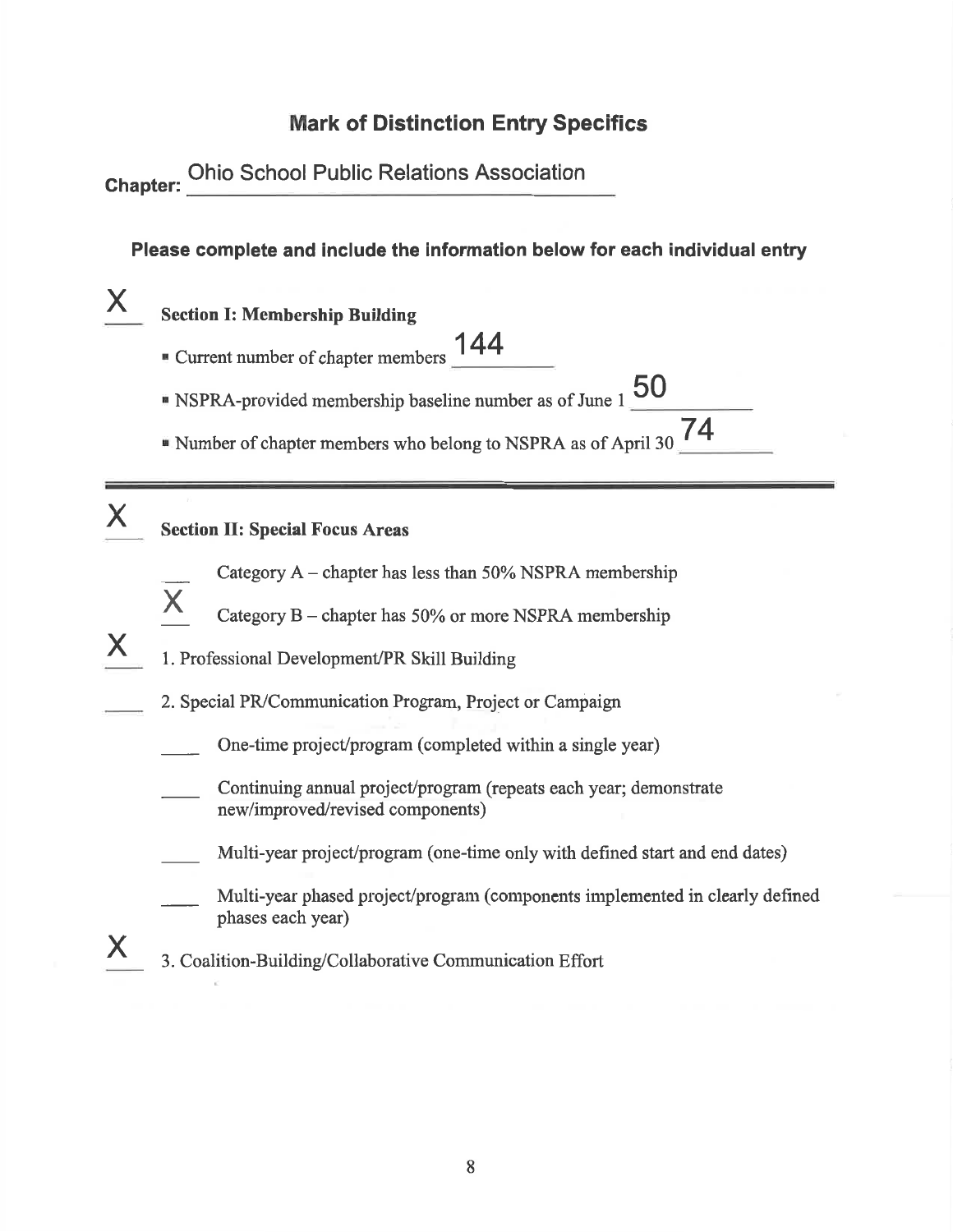# **2020- Chapter Nomination Ohio School Public Relations Association NSPRA - Mark of Distinction Program - Exemplary Chapter Submitted May 15, 2020**

I respectfully submit this nomination application for the NSPRA Mark of Distinction award program for Exemplary Chapter. Our OHSPRA chapter has worked incredibly hard in the 2019-20 membership/fiscal year and we have developed some incredible benefits and opportunities for our members. The week of March 16 changed everything for all of us as it did for all across the country. We have worked to support members with information, idea sharing, Zoom calls and more. As you read through our submission you will follow the roller coaster ride that we have all experienced and at the same time tried to still support our members in many ways. Our membership has remained steady and our sponsor/partnerships had been growing until we needed to cancel our spring conference.

# **Section I: Membership Building**

## **Membership**

In June 2019, OHSPRA had 162 paid members and 16 members now for the membership year 2019-20 (Sept. 1, 2019 - Aug. 31, 2020), nearing the end of the fiscal year.

Due to our chapter's strong financial standing, we continued to offer the "early bird" incentive for renewing members that we announced at the Spring Conference in 2019. The rates of our individual membership had been \$90 in the past and an institutional (up to 3 members) was \$200. We will continue to honor the incentive at the beginning of the membership year (Sept. 1, 2020) is 15% off the cost.

- \$75 Individual
- \$168 Institutional

Our membership director, Alicia Mowry has been working hard to recruit, retain and enhance the OHSPRA membership while also encouraging membership to NSPRA. See one of her sample communications below.

Dear Fellow School Communicators,

If you're like me, you're living day-to-day and maybe even minute-to-minute and the thought of planning ahead to next year can be daunting. As you sit down to prepare your budget for the 2020/2021 school year, I want to make sure that renewing your Ohio School Public [Relations](https://www.ohspra.org/JoinToday.aspx) Association [membership](https://www.ohspra.org/JoinToday.aspx) for next year is as easy as possible. In the attached document, we have compiled for you: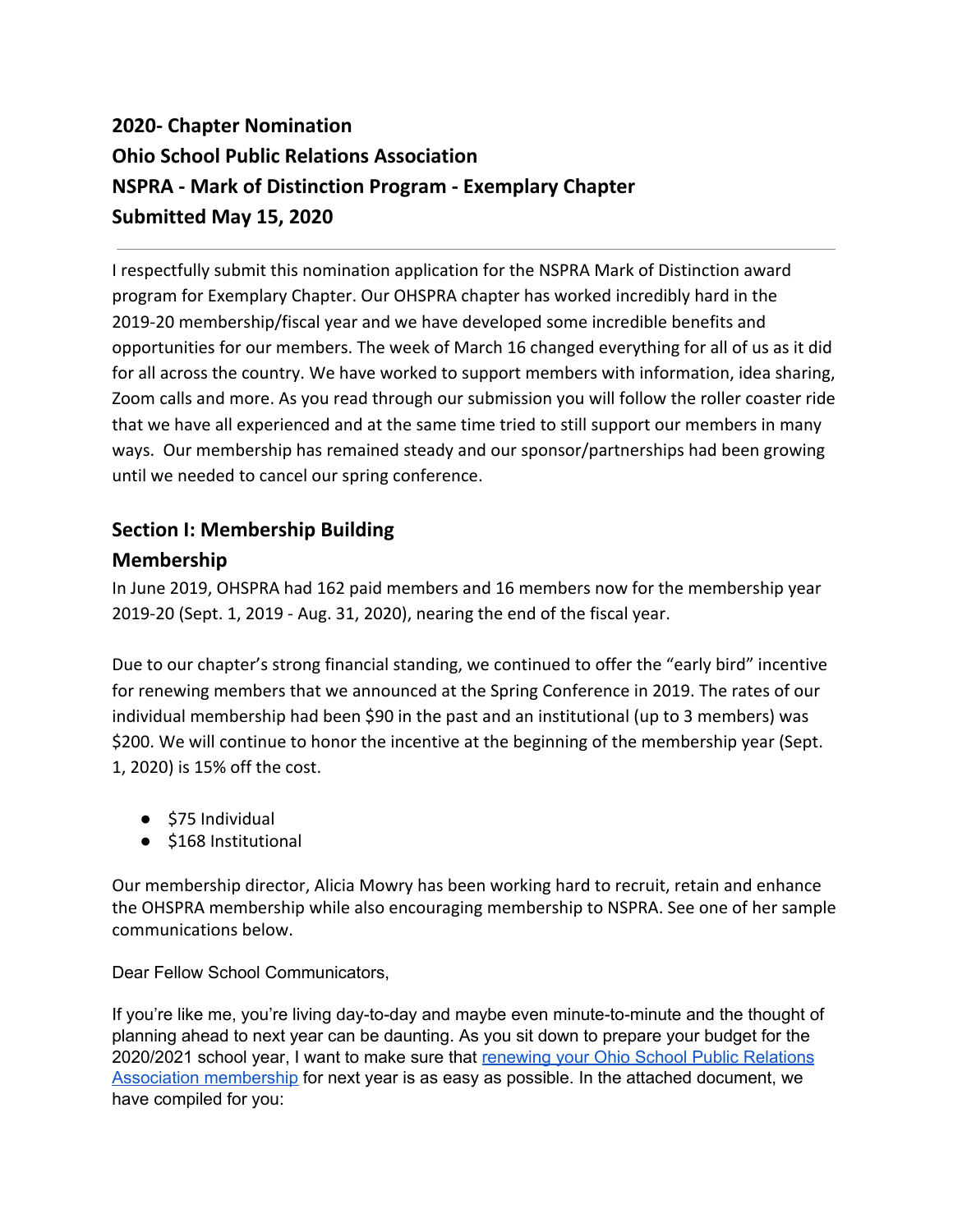● A breakdown of membership costs

*(If you haven't renewed yet this year, do so now & we'll roll your membership into next year!)*

- Estimates of costs for our Spring Conference and Achievement Awards
- Information about joining the National School Public Relations Association
- A sneak peek at some fun announcements coming soon!

There are so many great reasons to be a member of OHSPRA. I hope this information helps you as you look ahead to next year.

I've thoroughly enjoyed seeing the work that is coming out of each of your districts. I am proud to be an Ohioan right now and especially proud to be part of this excellent group of School PR Professionals. You are all doing a great job supporting your students and communities. I hope you are all taking time for yourselves and looking up from your computers every once in a while to enjoy the spring weather.

Sincerely,

Alicia Mowry Public Information Officer Delaware Area Career Center Membership Director, Ohio School Public Relations Association ([OHSPRA](http://goo.gl/o6nwTH)) ph: (740) 201-3233 cell: (614) 506-2829 [www.DelawareAreaCC.org](http://www.delawareareacc.org/)

## **Section II: Special Focus Area**

In this Nomination packet, we will highlight the following areas:

- Professional Development/PR Skill Building
- Partnerships/Sponsorship Support
- Coalition-Building & Collaborative Communication Effort

OHSPRA meets the Requirements and Criteria to be eligible for the Mark of Distinction Chapters must be in "good standing" with the Association

- We maintain a minimum of 10 NSPRA members among the membership as required in NSPRA Policy 260.1 Chapters;
- We met as a board eight ti7mes in the 2019-20 fiscal year;
- We submitted the required Annual Chapter Cash Flow Report by Oct. 30 of the year;
- We submitted a current chapter membership contact list by Oct. 30 of the year;
- We submitted the names of newly elected chapter officers following our annual election in April;
- We adhere to our chapter bylaws.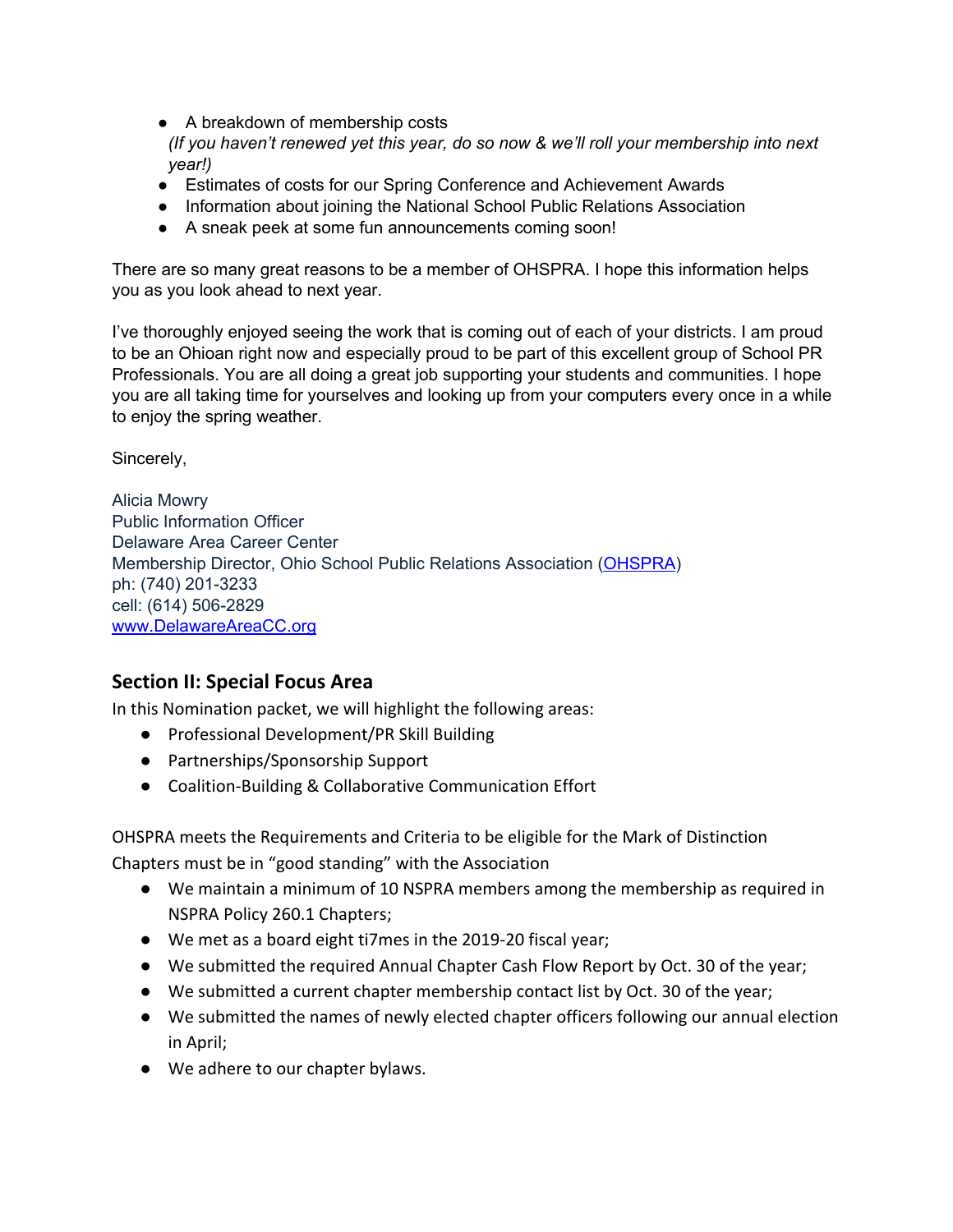# **1. Professional Development/PR Skill Building Fall Workshop**

We hosted in collaboration with the Ohio School Boards Association a Fall one-day workshop (detail and promotional is included below).

We had 46 members from across the state join us for this enlightening workshop. Attendees ran the spectrum of superintendents, communication professionals, admin assistants and more.



Don't miss this dynamic, hands-on workshop designed to provide attendees with tips and tools for upping their communications game.

Whether you are a communications professional, board member, school administrator or the staff member whose "other duties as assigned" include communicating with the public, you will come away from this workshop with tangible tools to make your communications efforts impactful and successful.

## **8:30 a.m. Registration**

#### **9 a.m. Stories in sound: How to podcast in your school district**

In this interactive workshop, you'll get a primer on how to tell your districts' stories through sound. Discover how others are already employing podcasting as a tool in their districts; learn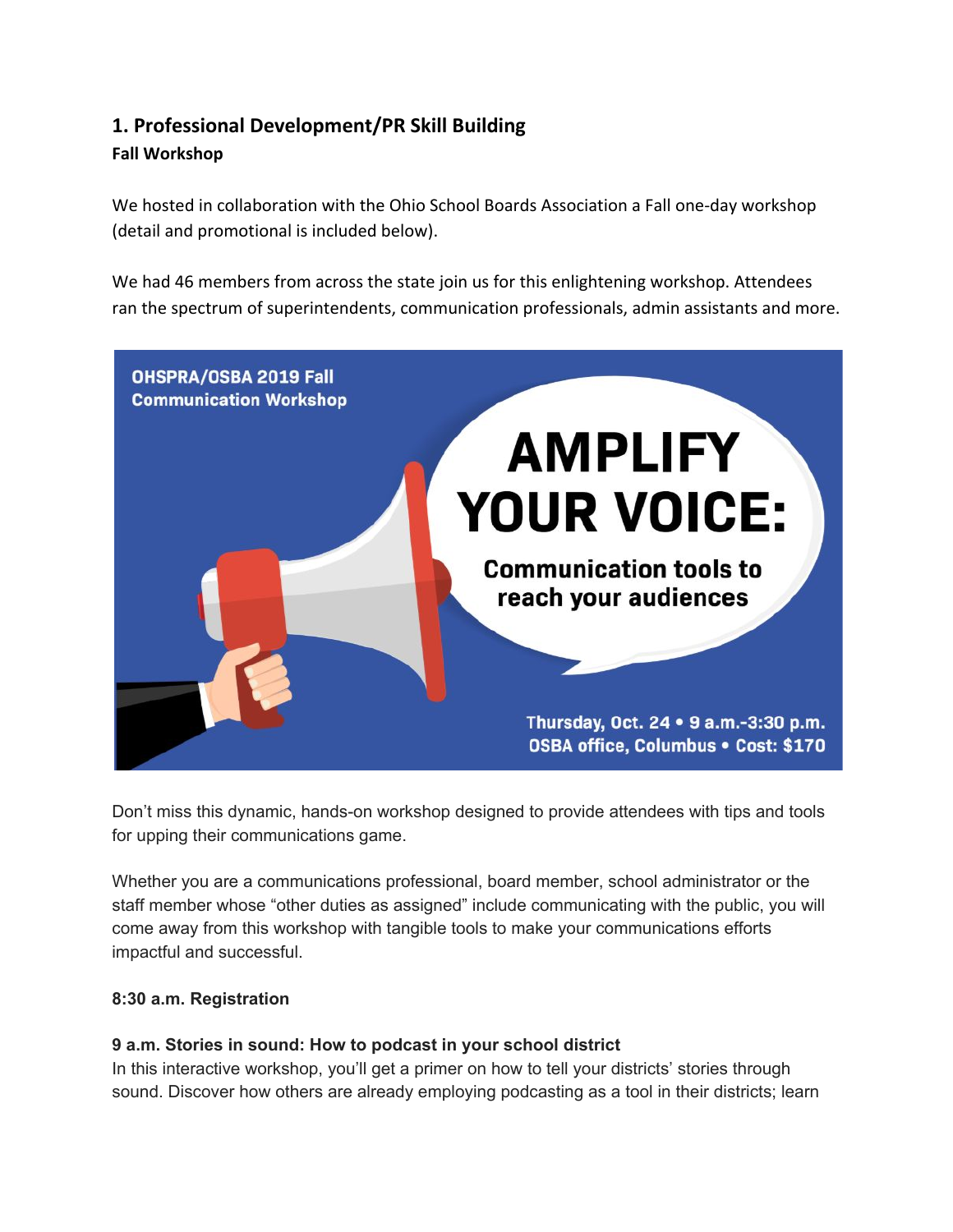about the various equipment, tools and platforms that can be used to create a podcast; hear how to structure a show, find stories and market your podcast; gather tips on interviewing, scriptwriting, editing, choosing music and more; and participate in the production of a podcast episode. Shane Haggerty, owner, Purposeland

#### **Noon Lunch (provided)**

#### **1 p.m. Leverage the latest tools in today's new world of curated media**

The ways we communicate are evolving at a rapid pace, as students, parents, businesses and residents control what they want to know and where they want to get their information. Learn the latest tips and tricks to get your message through the clutter. Discover methods and strategies you can begin using right away to best leverage your website, e-newsletter, social media, news media, video and even print in today's new world of curated media. Erin Graham, president, Erin Graham Consulting; and Alicia Mowry, public information officer, Delaware Area Career Center

#### **3:30 p.m. Adjourn**

## **Spring Conference**

OHSPRA's 2020 Spring Conference was on track to be held on April 30 and May 1 at the Renaissance Columbus Westerville-Polaris Hotel at 409 Altair Parkway in Westerville, Ohio.

This year's conference was themed "Charting Your Course" with a nautical theme. The conference was again to be hosted at the Renaissance Columbus Westerville-Polaris Hotel. The hotel has a nautical decor and we thought it was a great tie in. We were also getting pretty creative with the messaging; "Prepare to earn your captain's license as we offer an extensive two-day conference dedicated to navigating the rough waters of school PR and keeping afloat!"

Fortunately for OHSPRA we were able to negotiate with the hotel and cancel our contract with no fees or penalties to the chapter. This was an easy negotiation for us and they were completely understanding given the circumstances. This saved our budget from taking a big hit and we are incredibly grateful to the hotel.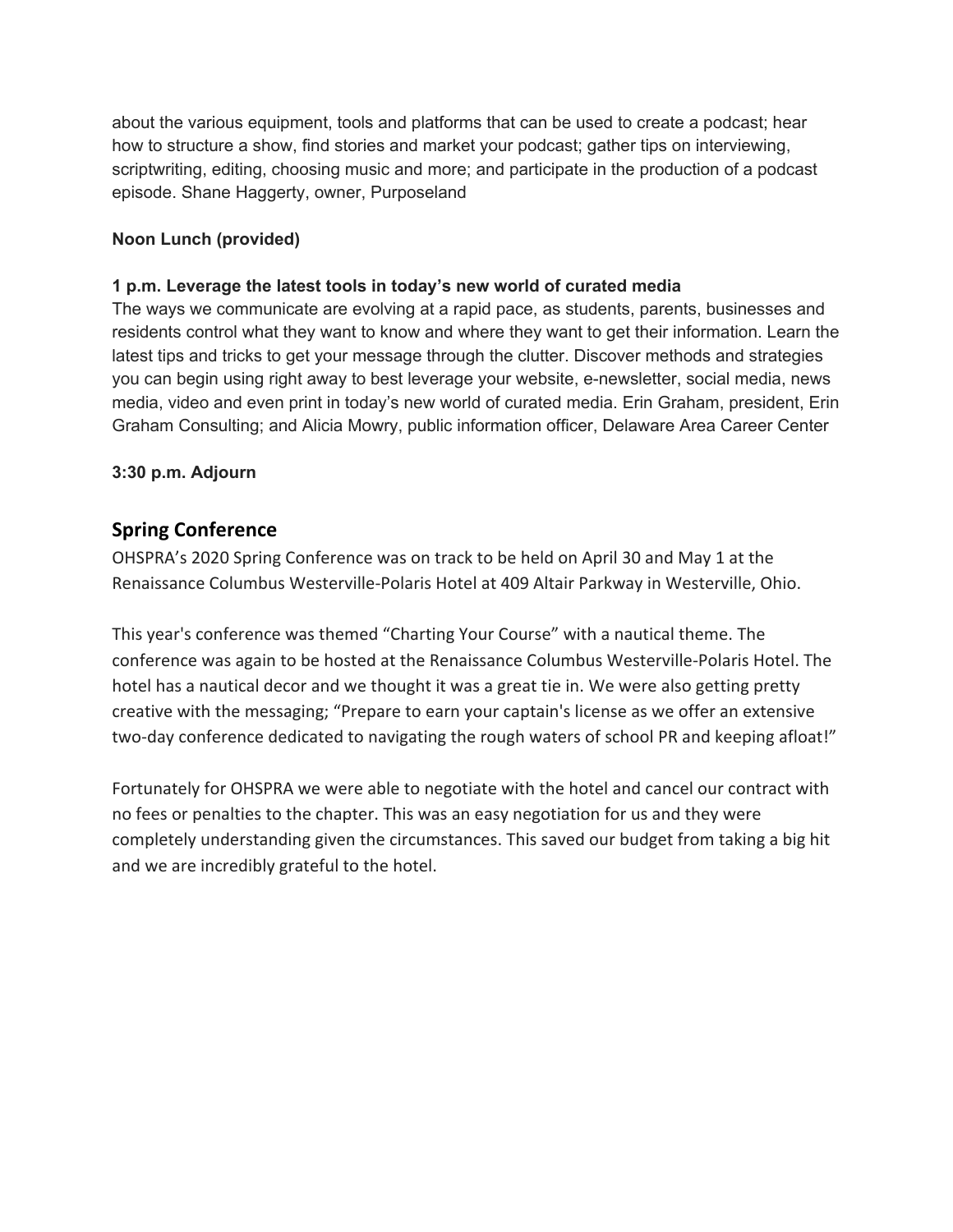

## **Covid-19 Resources & Submissions**

On March 11, 2020 we messaged members to begin to collect and share examples of how they were supporting students, staff and community. We created a warehouse for them on our website, accessible [here](https://www.ohspra.org/COVID-19Resources.aspx).

Dear OHSPRA Members,

I know that we are all feeling the strain of what seems like a situation that changes by the minute. Of course, everything is local and what some may be dealing with in one part of our state may be drastically different in another.

You may have already developed your toolbox and created a resource center on your website for families, but we have also been working to collect examples of what OHSPRA members are assembling across the state in response to the COVID-19 crisis.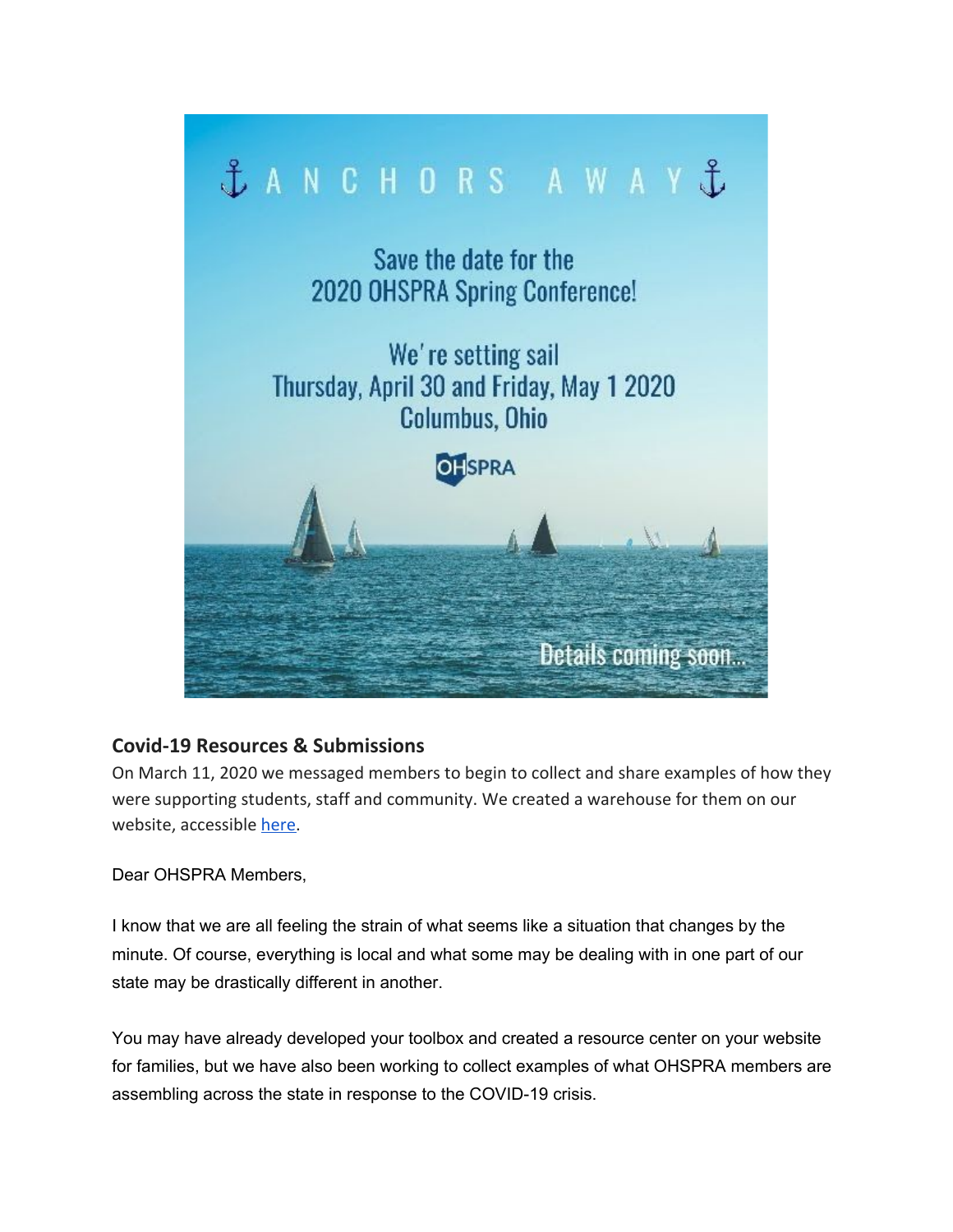Thank you to members of our OHSPRA Board for submitting examples of resources and messaging they have been using in their communities. Thank you to our President-elect, Lou DeVincentis for taking the time today to put these in one place on our new OHSPRA website. Also, thank you to our director of communications, Kurt Moore who will be adding to this as it grows with more ideas for communicating to families, staff and community.

If you missed the email from our director of membership, Alicia Mowry earlier today, here are some instructions on how to create your new account on [Ohspra.org](https://www.ohspra.org/) if you have not had a chance to do so.

[On behalf of the Ohio School Public Relations Board, I'm thrilled to share with you that our new website has launched! This new site will add opportunities to collaborate and share best practices with each other. The username & password you used on the old web site will no longer work on the new website. Please visit this page to build your new profile – it will only take a few moments of your time[.](https://www.ohspra.org/protected/MemberProfile.aspx) [https://www.ohspra.org/protected/MemberProfile.aspx\]](https://www.ohspra.org/protected/MemberProfile.aspx)

Please note that to login to the site after your account is created and you return to the site, simply click the small downward-arrow in the upper right hand corner of the site near the social media icons, as the login feature will appear in a drop down.

We are here to help support you wherever you are in the process or in the state.

Thank you and let's work through all of this together.

Hang in there,

Patrick Gallaway President Ohio School Public Relations Association

"We are not at the mercy of this virus. Let hope be the antidote to fear. Let solidarity be the antidote to blame. Let our shared humanity be the antidote to our shared threat." ~ World Health Organization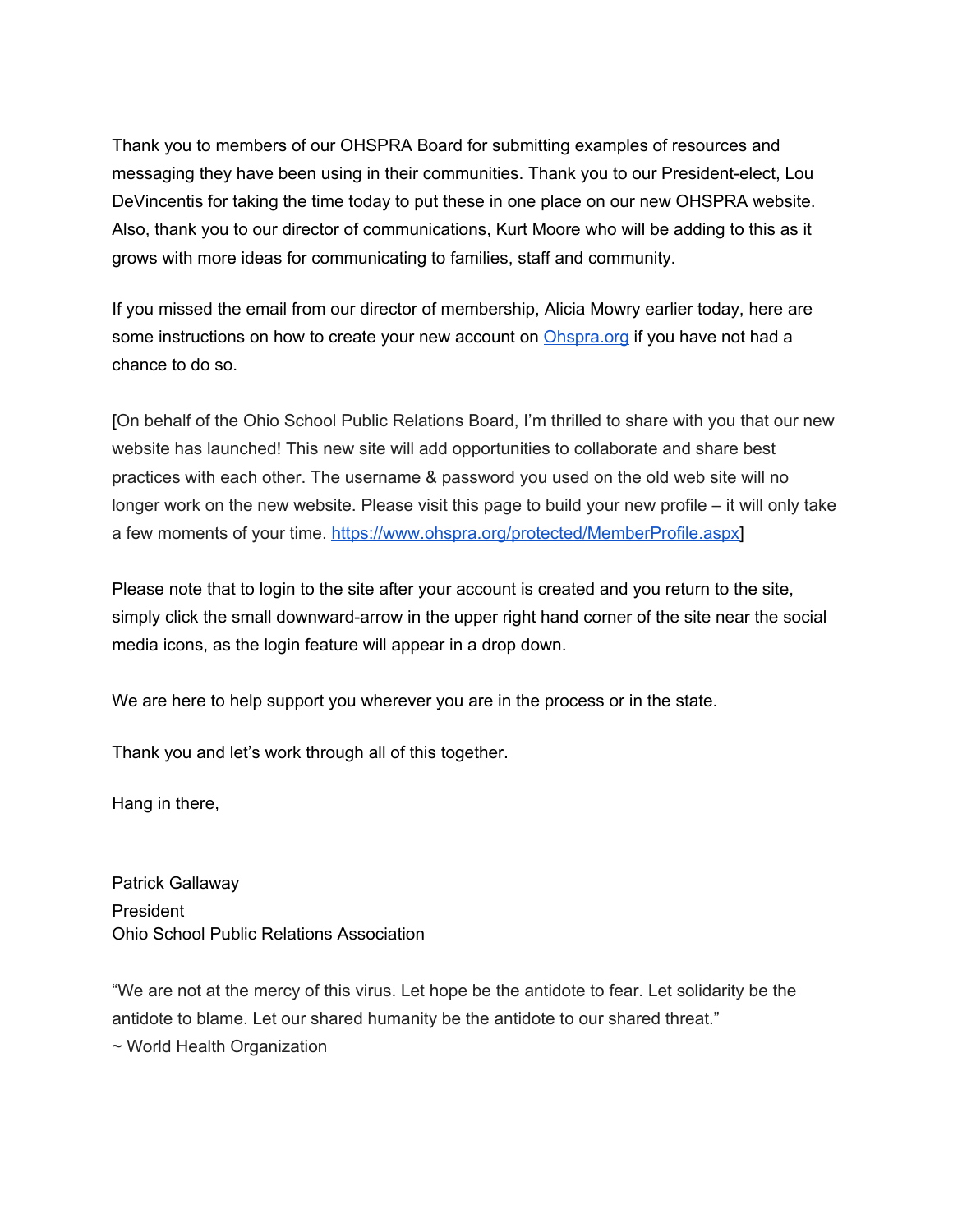## **Contests & Awards**

Typically handed out at the Spring Conference, OHSPRA received a total of 107 award submissions and the judging did take place in February. OHSPRA's plan is to do some virtual video announcements to recognize the Best of the Best winners in early June, once the school year is complete and we hope to have a live celebration at the Ohio School Boards Association, Capital Conference honoring the winners in November 2020.

#### **OHSPRA Achievement Awards update**

Number of Entries - 107 This is an increase from 96 in 2019 The judging took place on Feb. 8, 2020

The categories are as follows:

**Website** e-Newsletter Social Media Campaign Social media Special Purpose Publication Print Newsletter Video Print/Quality Profile/Annual Reports Electronic Quality Profile/Annual Reports Photography **Writing** PR Marketing Plan Marketing Materials Student video

## Friend of Education Award

School public relations is more than a one-person or one-department job. With that in mind, OHSPRA annually sponsors the Friend of Education Award to recognize those unofficial members of the school public relations team. Recipients can be individuals or groups of students, parents, volunteers, employees or community partners.

## **Partnerships & Sponsorship**

OHSPRA continued to develop relationships with a variety of sponsors to support our programming and member opportunities throughout the year. Obviously a lot of the benefits to sponsors come from our spring conference which was canceled. The sponsors that we had lined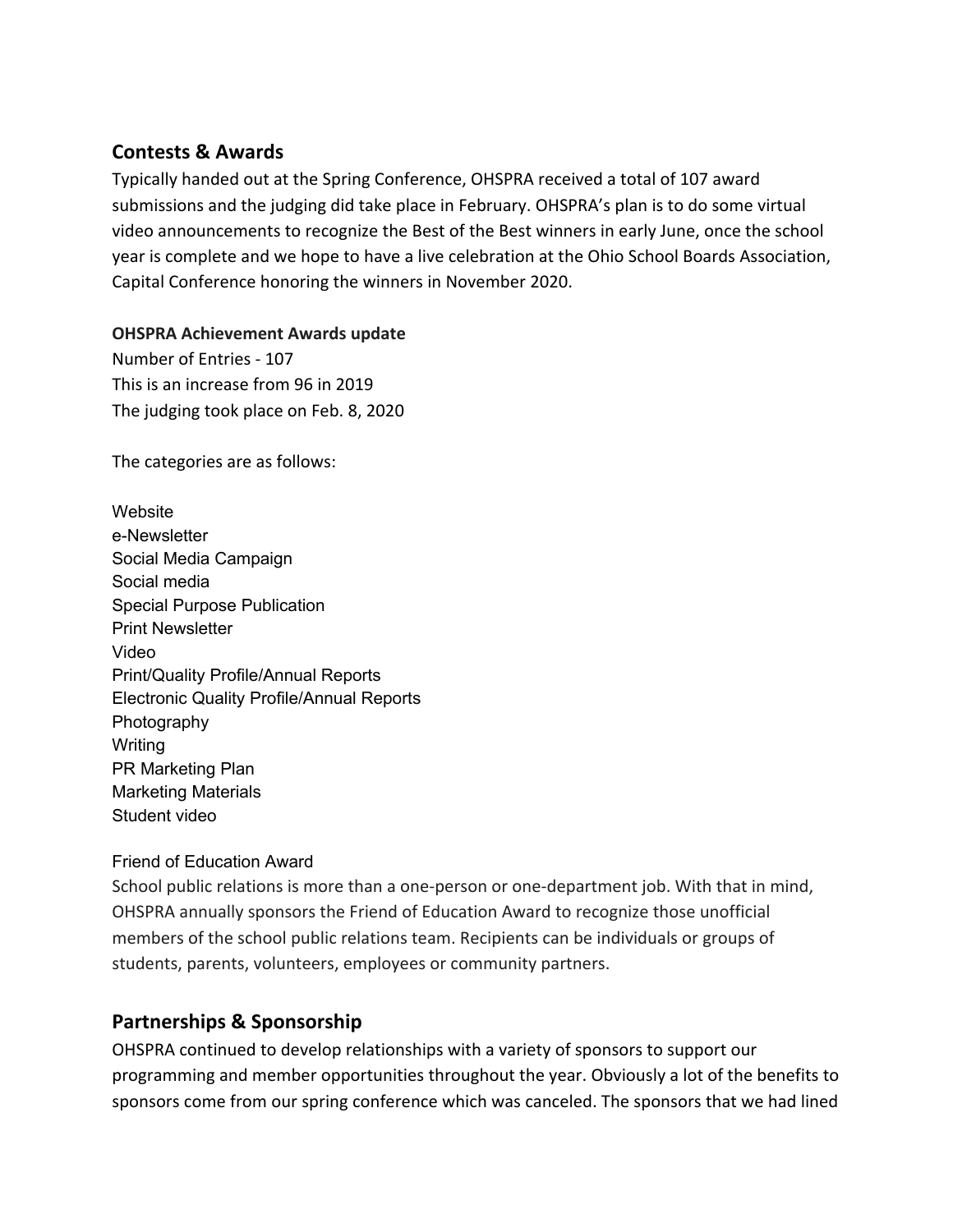up said they will support us again as we come back to the time when we can do more for members or we are going to explore some support webinars focused on communication strategies and support for members.

Below is what we had lined up prior to March 2020.

Feb. 7, 2020 we secured \$8,000 in sponsorship for the following:

- SchoolMessenger, Blue \$1,000
- SchoolMessenger, Food valued at \$1,000
- Ten10 Design, Blue + Umbrellas valued at \$2,500
- ParentSquare, Blue + SWAG \$1,000 + SWAG value
- Roetzel Consulting Solutions, Beverages valued at \$1,500
- PeachJar, Blue \$1,000

We were in ongoing discussions with the following:

- MyVRSpot
- Linq
- Rhodes Branding

## **Financial Position**

## **Budget/Finances**

The chapter continues to be fiscally viable and responsible.

#### **-As of May 15, 2020**

- Checking \$25,135.98
- Savings \$25,661.71
- Total \$50,797.69

# **Coalition Building & Collaborative Communication Effort**

# **Ohio School Boards Association - Capital Conference November 10-12, 2019**

The OSBA Capital Conference and Trade Show is Ohio's premier continuing education program — delivering practical solutions to help school district governance teams improve student learning and achievement. Whether you are a veteran board member, a superintendent, a board support professional or a first-time attendee, you'll leave the conference with practical ideas and a renewed commitment to help your board accomplish the critical work ahead.

OHSPRA annually staffs a booth that is in the main registration area adjacent to the OSBA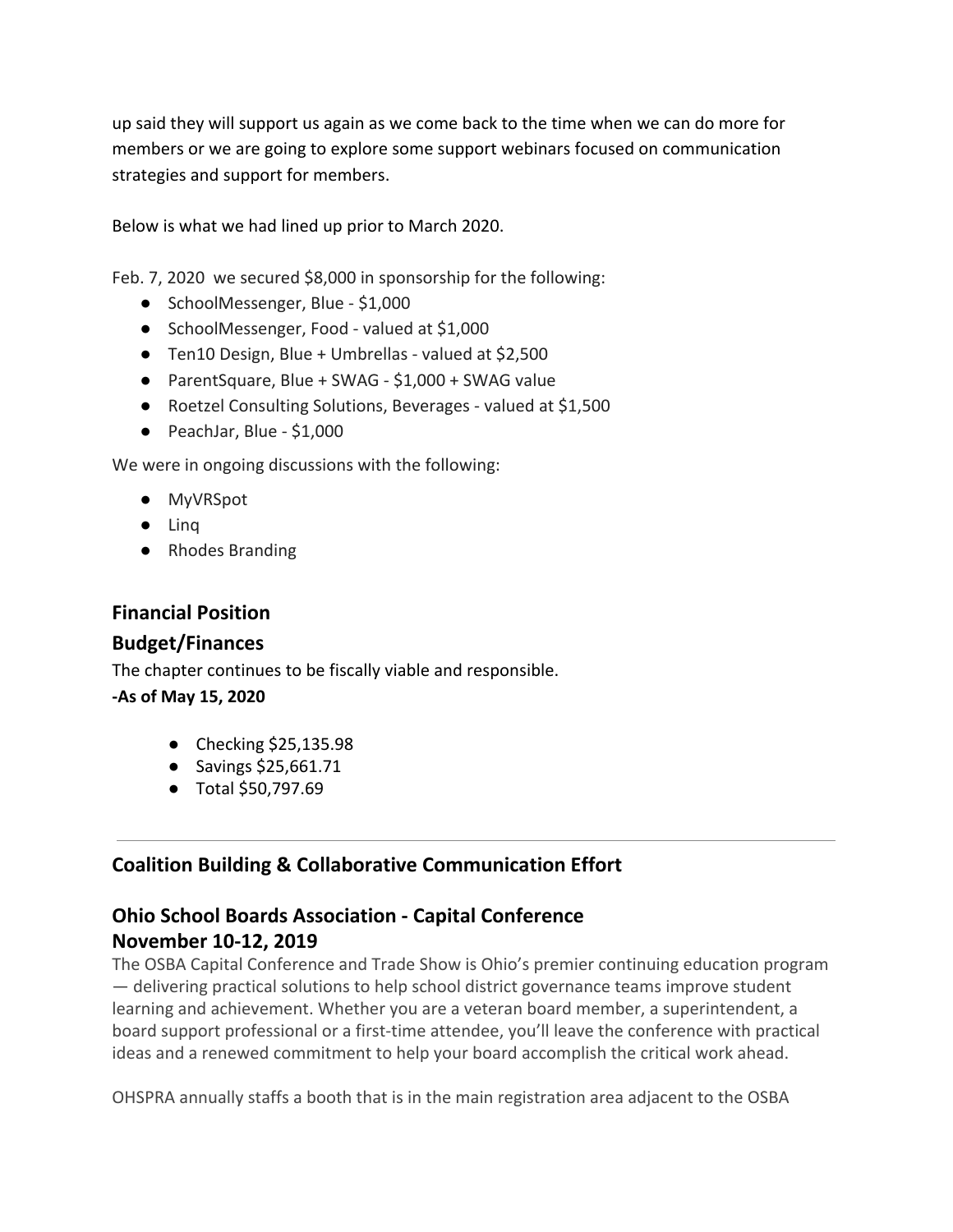booth. OHSPRA members staff the booth for the three days of the conference managing a publications exchange area, answering questions of attendees and more. Over 10,000 school board members, administrators and more attend this conference.

OHSPRA Members presented sessions in 2019 ([click this link for a summary\)](https://docs.google.com/document/d/1fB9RfKGpKeqJmM55KkdZ5KHkeqP9LKArGIojQVjZrGE/edit).

## **Buckeye Association for School Administrators COVID-19 Zoom Sessions for members**…

OHSPRA partnered with BASA to promote these events to our membership and support communications in an ever-changing situation with the COVID-19 crisis.

Beginning in late March 2020, OHSPRA worked with the Buckeye Association for School Administrators to begin providing a Zoom experience for not only their members, but promote to our OHSPRA membership as well. The series has spanned several weeks now, ultimately slowing down as we near the end of the school year.

**March 27, 2020 -** Join the discussion about how to effectively communicate with stakeholders during the COVID-19 crisis. Topics will include:

- Using email, video and social media to reach your community;
- Adapting future events during the shutdown; and
- · Moving forward with communications during these rapidly changing times.

# [3-27-2020 Meeting Audio Recording](https://drive.google.com/file/d/1mEiH6e0KVR5nlmPckceoVh-ApeWMvtbV/view?usp=sharing)

**April 2, 2020** - We will feature Hinda Mitchell, the CEO of Inspire PR based out of Columbus. She will have a few essential thoughts and then we will open it up to best practices and questions. Again, very casual. Feel free to join or share this information. Last time we had around 95 join, no idea how many this time around.

[4-2-2020 Meeting Audio Recording](https://drive.google.com/file/d/1DzZuvvePEUDI4L0j_LTCGK833b2HitbP/view?usp=sharing) - Guest Speaker [Hinda Mitchell,](mailto:Hinda@InspirePRGroup.com) President [Inspire PR Group](https://www.inspireprgroup.com/)

## **April 9, 2020** - Communicating During the COVID-19 Crisis

Join this weekly discussion about effective communications during the COVID-19 crisis. This week's special guest is Andrea Gribble, owner of #SocialSchool4EDU. We'll be discussing using social media to connect with stakeholders.

[4-9-2020 Meeting Recording](https://zoom.us/rec/share/uch4cZvJ8VtOS6Pjw2r5faliA8O0aaa80CYY8voEyE6UmNWzyh4mCROwbOgMT5p8) - Guest Speaker Andrea Gribble CEO & Founder of #Socialschool4EDU [Link to Andrea's slide deck](https://docs.google.com/presentation/d/188CH7VkGoPN-NQVFMQVJKryJLrkCPh0awd6ZCQXJdlM/edit)

**April 16, 2020** - This week's Communications Zoom call from Actionable Leaders & BASA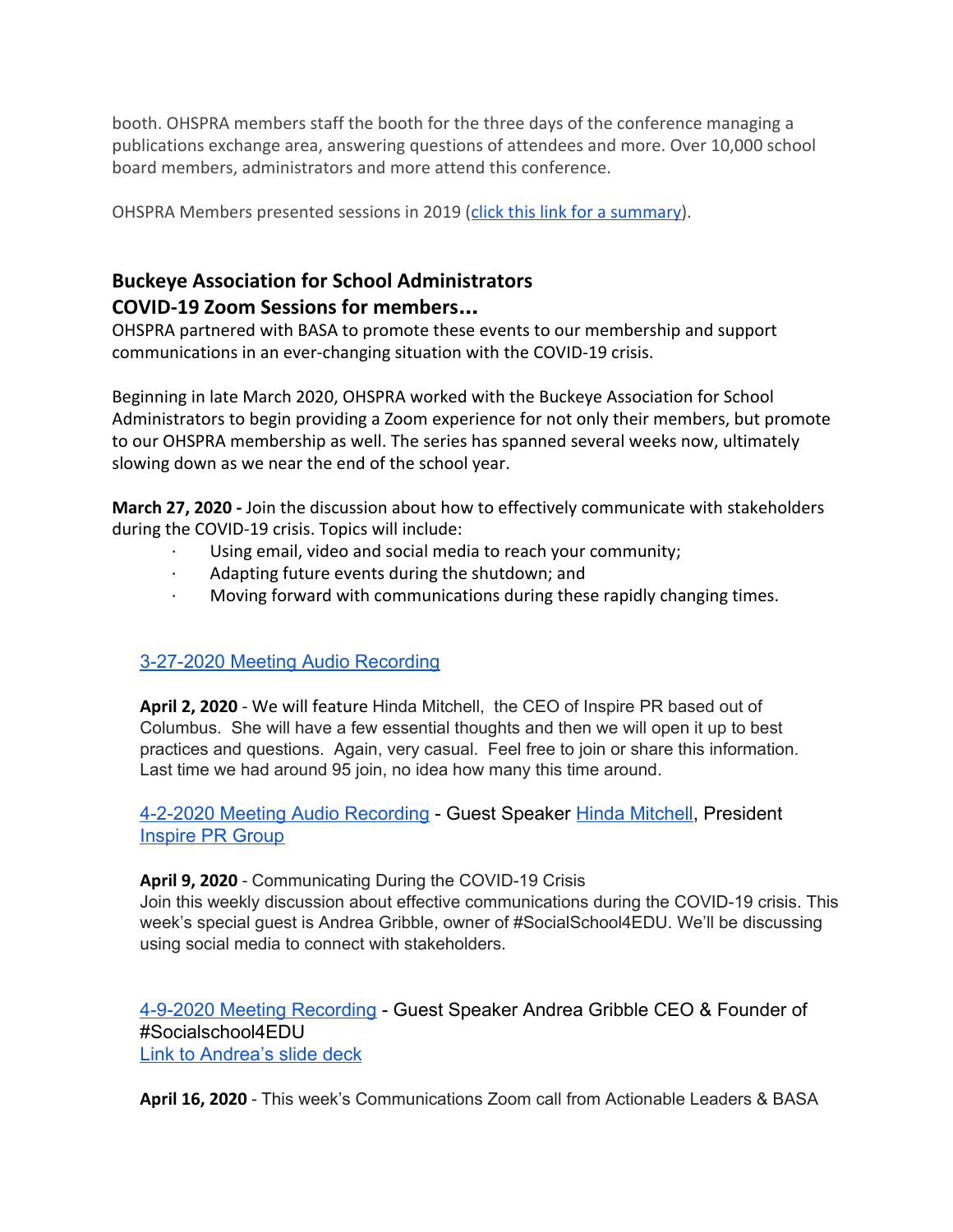will focus on the inevitable time when the tides change. How to communicate when support from parents and stakeholders starts to wane?

Join special guest Carol Dorn-Bell with Allerton Hill Consulting as we tackle the inevitable.

## [4-16-2020 Meeting Recording](https://zoom.us/rec/play/7pYqcu2t-2k3H4LGtQSDBfZ9W9S6KqmshnRK_vtcykazBXkDYFOmNbEbZ-qiM-CDH4SL1BzbwYcHD1rc?continueMode=true&_x_zm_rtaid=zNcNvH1kTpWncV8OaGaK-A.1587060014048.e407a58859367c7629ca2250937181d2&_x_zm_rhtaid=332) - Guest Speaker Carole Dorn-Bell, Partner [Allerton](https://allerton-hill.com/) [Hill Consulting](https://allerton-hill.com/)

**April 23, 2020** - Now that Gov. DeWine has closed schools for the remainder of the year, how will adjust your year-end celebrations? Join Sarah Irvin Clark & Dan Farkas from Irvin Public Relations as we talk about celebrating our students virtually.

4-23-2020 Meeting - Guest Speakers Sarah Irvin Clark & Dan Farkas, [Irvin PR](https://irvinpr.com/)

**April 30, 2020** - Wondering how to celebrate Teacher Appreciation Week virtually? Bring your ideas & let's brainstorm together! Thursday, April 30, 9 a.m.

**May 7, 2020** - This week we're looking ahead to summer and even back to school. How are you planning to modify in-person events given today's environment? Come with your ideas to share!

**May 14, 2020** - In this week's Actionable Leaders' statewide Zoom session, we're talking surveys. What have you asked, what do you want to know and what have you learned. We may also dive into back to school communications if time permits. Come ready to share & learn.

## **2019-20 OHSPRA Board**

- **President** Patrick Gallaway, Director of Communications, New Albany-Plain Local Schools
- **Past President** Crystal Davis, Director of Communications, Pickerington Local **Schools**
- **President-Elect** -— Lou DeVincentis, Director of Communications, Orange City **Schools**
- **Treasurer** Patti Koslo, K Communications & eSchoolView
- **Secretary** Audrey Holtzman, Director of Enrollment and Recruitment, Parma City **Schools**
- **Director of Membership** Alicia Mowry, Public Information Officer, Delaware Area Career Center
- **Director of Communications** Kurt Moore, Communications Consultant
- **Director of Professional Development** Kari Basson, Community Relations Coordinator, Kettering City Schools
- **● Director of Contests and Awards** Olivia Bronczek, Communications Director, Massillon City Schools
- **● Director of Partnerships** Erin Graham, Communications Consultant, multiple districts northeast Ohio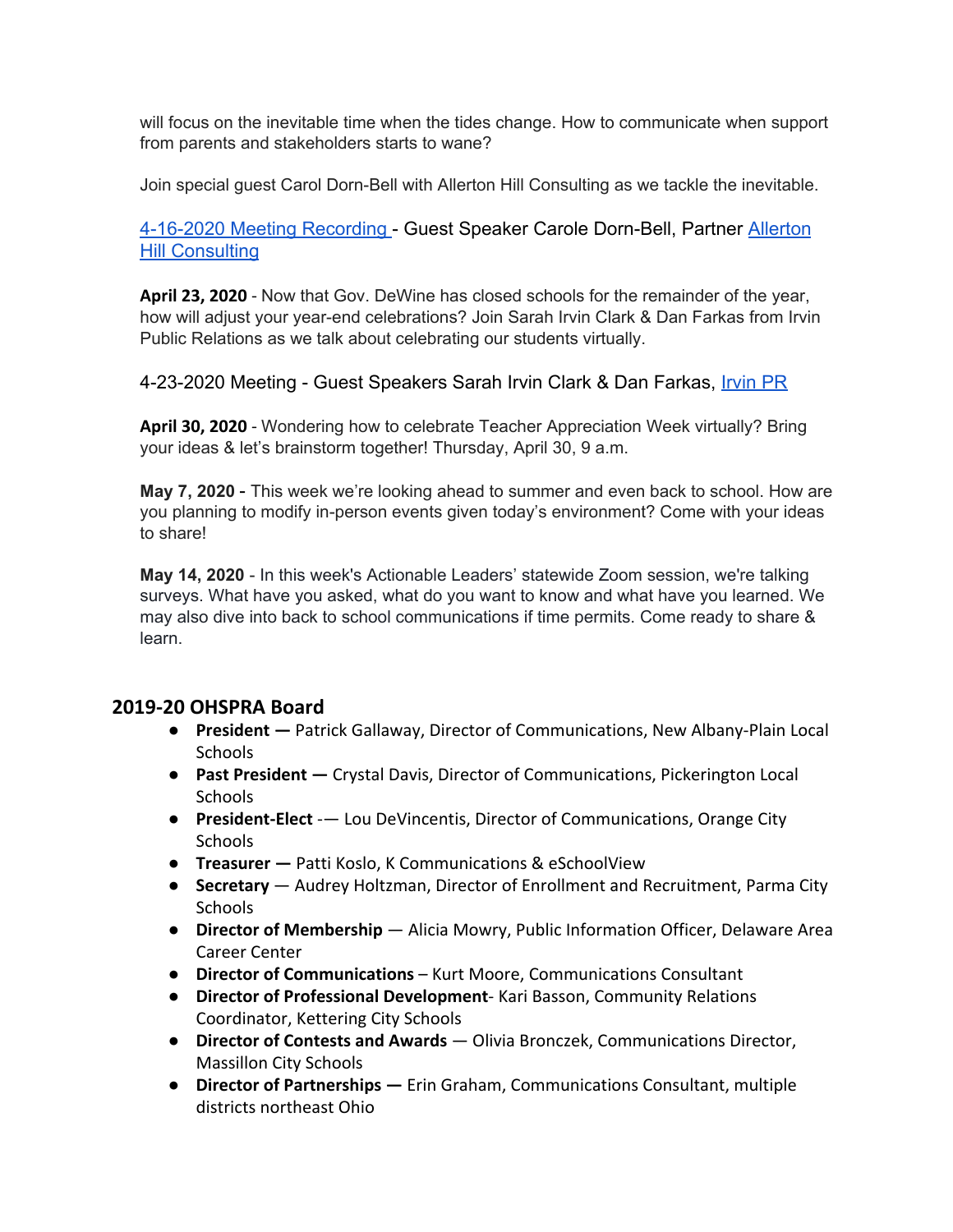*Mary Beddell, public relations director, Plain Local School District, serves as chapter manager (not a Board position).*

## **Board Meeting Schedule 2019-20**

Location (unless otherwise noted): New Albany-Plain Local Schools Time: 10 a.m.-3 p.m.

August 30 Sept. 27 Oct. 24 Fall Workshop (replace meeting) Nov. 10-12 (Ohio School Boards Association - OSBA, Capital Conference) Dec. 12 (Holiday meeting) Jan. 10 Feb. 7 March 6 (Virtual) Spring Conference — April 30-May 1 (canceled) Renaissance Hotel & Conference Center RETREAT - Early June - virtual

## **Communications**

Amplify is the title of our chapter e-newsletter. OHSPRA distributes Amplify throughout the membership year and occasionally send a few special editions to members. The chapter also developed & launched a new [website](https://www.ohspra.org/Default.aspx) in March 2020 working with vendor and sponsor eSchoolview.

#### **Amplify Newsletter Archive for 2019-20**

- [January 2020](https://us9.campaign-archive.com/?e=[UNIQID]&u=ccabeeca50395cb945609e3e9&id=b7cfff5fe6)
- [December 2019](https://us9.campaign-archive.com/?e=[UNIQID]&u=ccabeeca50395cb945609e3e9&id=4004cd7f75)
- [September 2019](https://us9.campaign-archive.com/?e=[UNIQID]&u=ccabeeca50395cb945609e3e9&id=3b636c21e5)

## **NSPRA Award Recipients**

Finally, we are proud to have the Bob Grossman Award winner as a Buckeye this year!

This was our congratulatory message to Superintendent Magyar, Brecksville - Broadview Heights Schools.

Dear Superintendent Magyar,